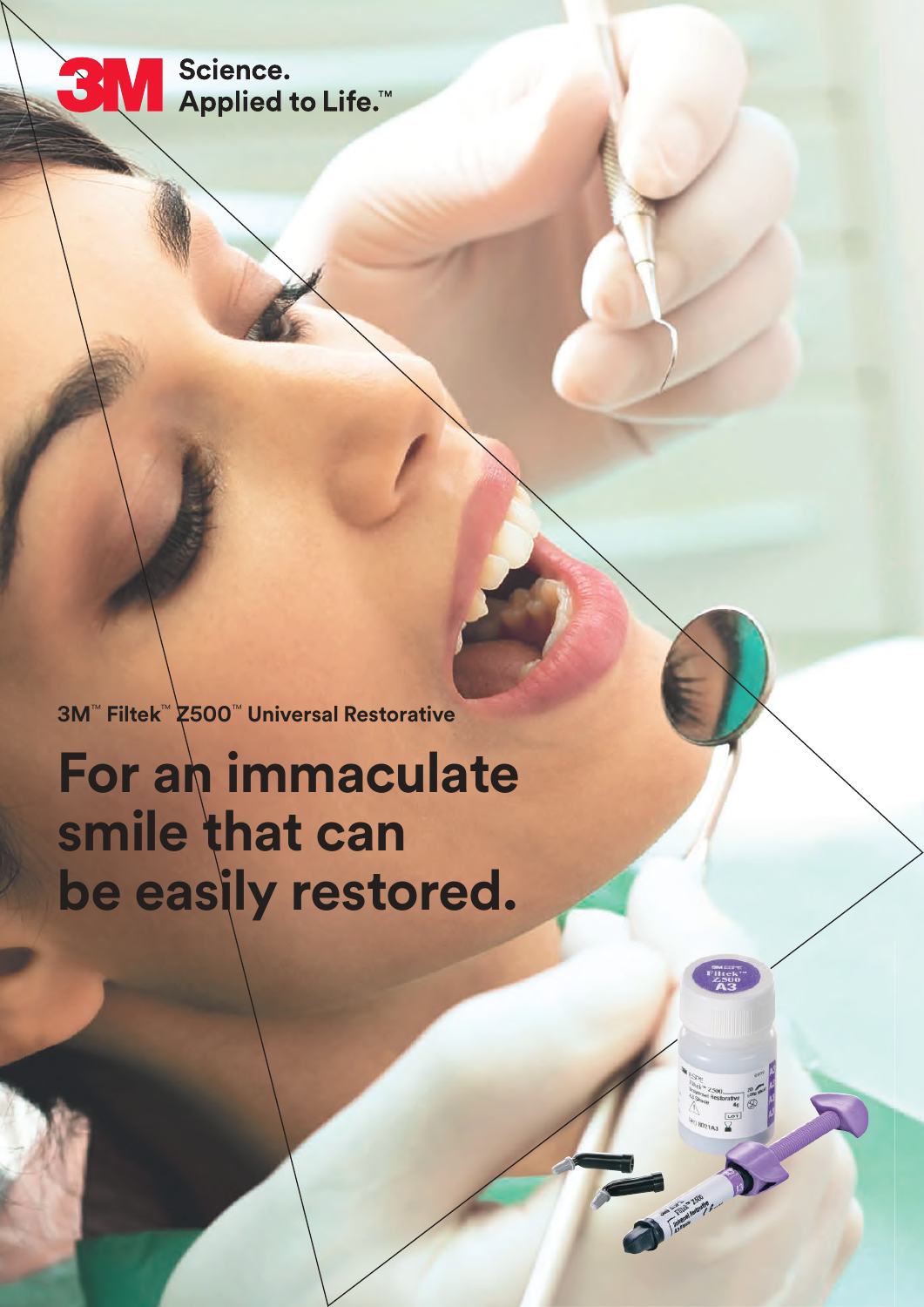## **Cut back on costs without cutting back on quality**

#### **At 3M we believe every patient deserves the best. 3M**™ **Filtek**™ **Z500**™ **Universal Restorative was developed to fulfil the demand for an everyday restorative solution, at an affordable price.**

Based on over 40 years of experience, Filtek Z500 universal restorative is the latest addition to our Z-family of restoratives. Thanks to ongoing enhancements, the Z-family has been continuously improved and is a firm favourite of many dentists across the UK and Ireland.

## **Simple handling**

Filtek Z500 universal restorative is easy to sculpt and adapts well to margins and cavities.1 This enables you to create restorations easily and precisely. Also noted for its non-sticky consistency, Filtek Z500 universal restorative allows you to work efficiently and comfortably.2

## **Beautiful results**

Compatible with the VITAPAN® Classical Shade Guide, Filtek Z500 universal restorative enables you to select the right shade for natural looking restorations. Of course, natural looking teeth must retain their gloss. Thanks to 3M's patented nanotechnology the polish retention of Filtek Z500 universal restorative is similar to a microfill,<sup>3</sup> so your patients' restorations will look great for longer.

## **Long-lasting**

Tunisipal Registration

In addition to aesthetically pleasing restorations, patients also value durability. In comparative tests with other popular composites, Filtek Z500 universal restorative achieved excellent scores in terms of flexural strength<sup>4</sup>, fracture toughness<sup>5</sup> and wear6.

## **The 3M Oral Care Z-Line <b>Cance 20 YEAR** Over 20 years

#### **3M**™ **Z100**™ **MP restorative**

The first Z composite: excellent strength and abrasion resistance.

#### **3M**™ **Filtek**™ **Z250**™ **restorative**

The millionfold proven classic with improved shrinking behaviour.

#### **3M**™ **Filtek**™ **Z500**™ **restorative**

The latest Z composite with nanotechnology: easily sculptable and not sticky.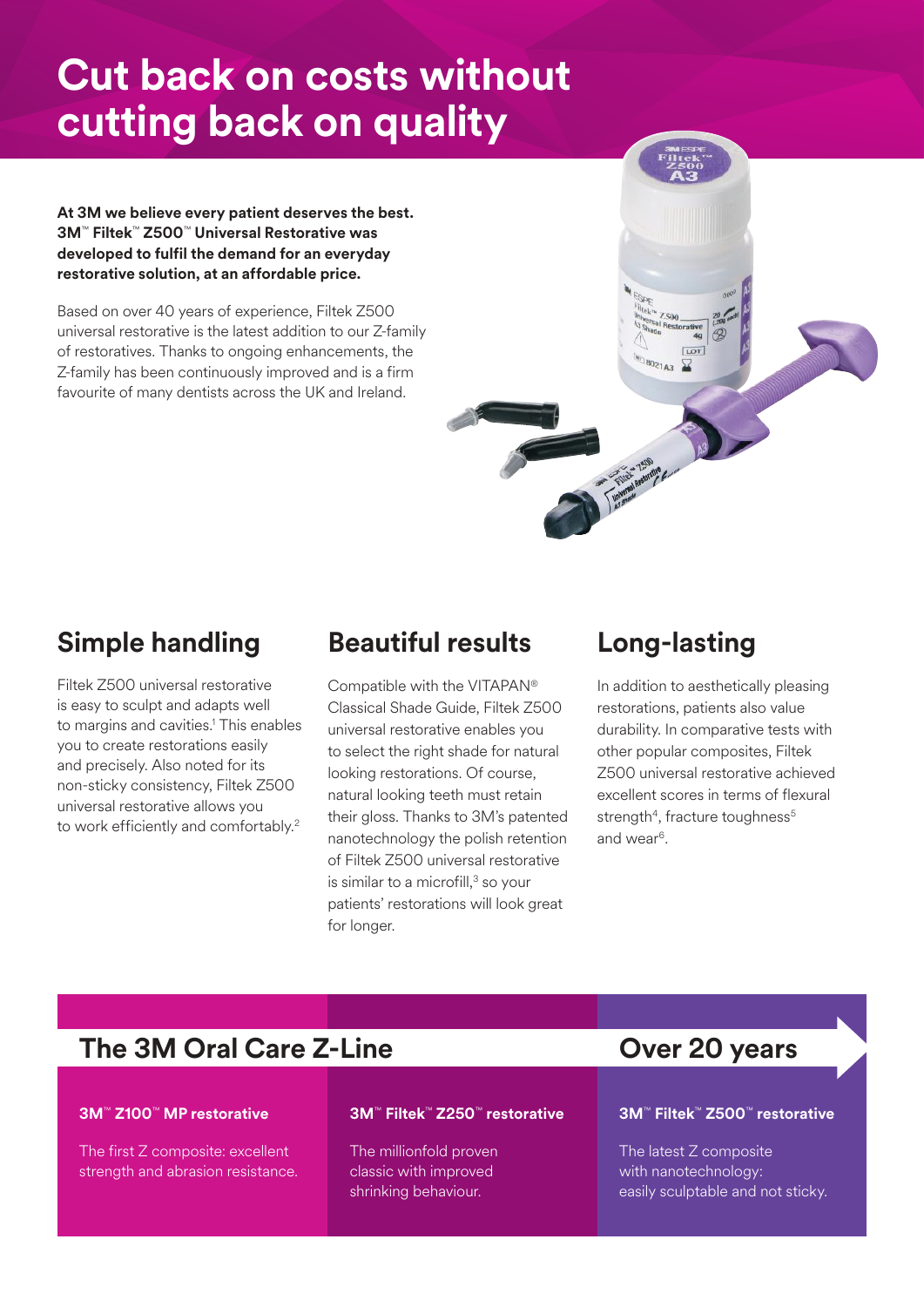# **Big smiles for tiny prices**



## **What our clients say**

Filtek Z500 is an excellent material, it is highly aesthetic whilst being cost effective compared to its competitors. It is very easy to manoeuvre and place and I'm extremely pleased with the results. I have no hesitation in recommending this to my fellow colleagues.

#### **Dr Arif Ullah**

Chairman of BDA Forest Section & Principal Leyton Dental Practice, London

Filtek Z500 is a truly universal composite, with great handling characteristics. The material has allowed me to provide restorations with the aesthetics I would have expected from more expensive and complicated systems. I would highly recommend this material.

#### **Dr Clem Sullivan**

Waterfront Dental Clinic, Co Westmeath

We are a small NHS practice who are required to keep costs low. We have used a rival's composite for years as it was cheap and it did what we wanted it to do. However the price of Filtek Z500 is comparable, if not cheaper. As for its usability, aesthetics and marginal finish – there is no comparison. Z500 is a clear winner. We switched immediately and have not been disappointed.

#### **Dr David Ayre**

Frodsham Dental Practice, Cheshire

### **Did you know...**

Unlike other restoratives, 3M builds its nanocomposite using a patented process that produces nanoclusters – tightly packed clusters of nanocomposite material. This allows the nanoclusters to shear at a rate similar to the surrounding resin matrix during abrasion. This allows the restoration to maintain a smoother surface for long term polish retention.8

#### **Filtek Z500 universal restorative delivers natural looking restorations for a wide number of indications:**

- Direct anterior and posterior restorations
- Sandwich technique with glass ionomers
- ► Core build-up
- Indirect anterior and posterior restorations, including inlays, onlays and veneers

#### **Anterior restoration with 3M**™ **Filtek**™ **Z500**™ **Universal Restorative**







After

#### **Posterior restoration with 3M**™ **Filtek**™ **Z500**™ **Universal Restorative**







After

Photo's courtesy of Dr. Reich, Munich